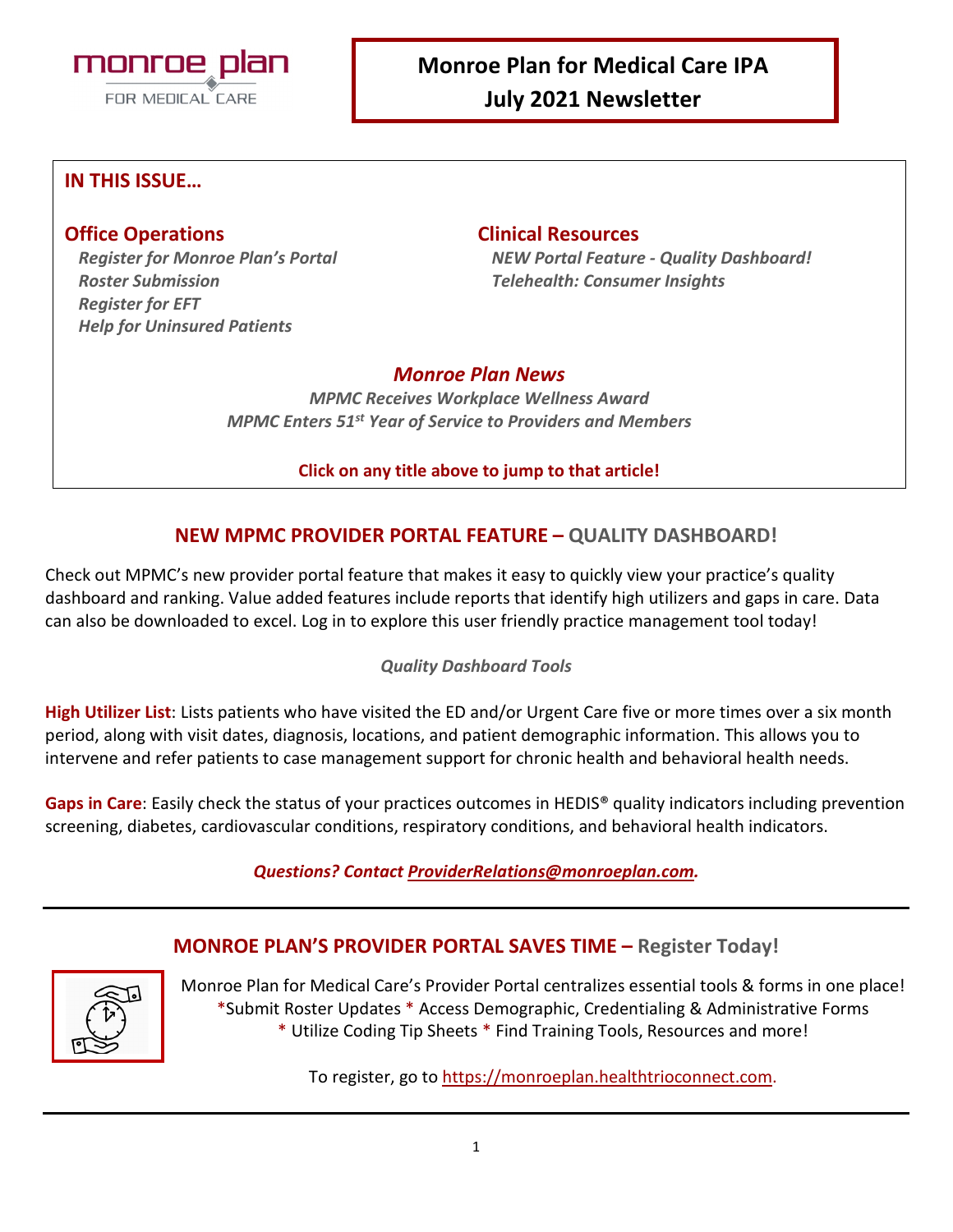

### **ROSTER REMINDER**

|--|

To ensure accurate and current practice data is captured, please send updated provider practice rosters to Monroe Plan at [pfmemails@monroeplan.com.](mailto:pfmemails@monroeplan.com) Thank you!

# **ASSISTANCE FOR UNINSURED PATIENTS**



Do you have patients who are uninsured or need assistance with health insurance? As you know, MPMC contracts with Molina Healthcare of New York on behalf of the IPA. Molina offers free or low-cost health insurance to qualifying individuals and their families. Molina's team of skilled facilitated enrollers would be happy to help your patients with their insurance needs. Please call **Molina at (844) 239-4911 (TTY:711) for assistance or if you prefer, please contact:** 

**Rochester Area Buffalo Area** Norma Diamond, Supervisor, Facilitated Enrollment Will Reves [Norma.Diamond@MolinaHealthcare.com](mailto:Norma.Diamond@MolinaHealthcare.com) [William.Reyes@MolinaHealthcare.com](mailto:William.Reyes@MolinaHealthcare.com) 585.261.2011 716.258.8936

# **CONSUMER INSIGHTS ON TELEHEALTH**

A recent article in HealthCare Finance magazine suggests telehealth is here to stay and highlights some interesting study results. The article, whose title is telling, **["Most Consumers Want to Keep Telehealth After](https://www.healthcarefinancenews.com/news/most-consumers-want-keep-telehealth-after-covid-19-pandemic)  Covid-19 [Pandemic"](https://www.healthcarefinancenews.com/news/most-consumers-want-keep-telehealth-after-covid-19-pandemic)**, cites the following:

- In March 2020, fewer than 20% of survey participants had experienced a telehealth appointment. By March of this year, more than 61% had undergone a telehealth visit.
- Of those who haven't yet tried telehealth, more than 77% say they're more willing to do so due to the pandemic, as compared to 59% a year ago.
- Meanwhile 40% feel the quality is comparable to an in-person visit, a 9% jump from 2020.
- 85% say telehealth has made it easier to get the care they need.
- Three-quarters said they believe telehealth will become the norm for nonurgent medical consultations after the pandemic.

**Is your practice optimizing the use of telehealth?** Monroe Plan's team can share best practices from fellow IPA members and offer support for novel approaches to telehealth use within your practice. Contact Samantha Tolbert, Clinical Performance Manager, [stolbert@monroeplan.com,](mailto:stolbert@monroeplan.com) for more information.